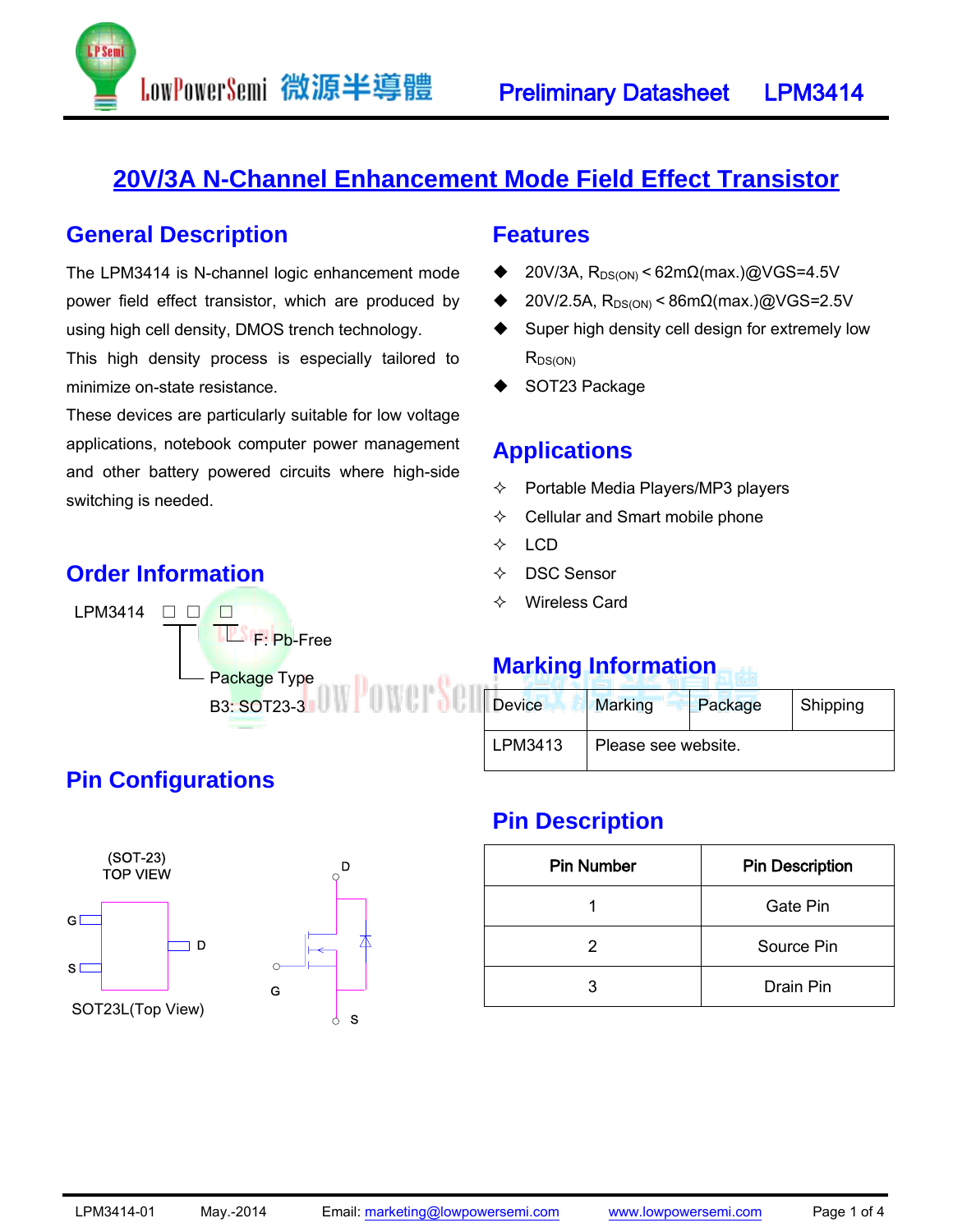

# **Absolute Maximum Ratings**

| Absolute Maximum Ratings TA=25°C Unless Otherwise noted |                    |                    |                |                           |              |                |              |  |
|---------------------------------------------------------|--------------------|--------------------|----------------|---------------------------|--------------|----------------|--------------|--|
| Parameter<br>Symbol                                     |                    |                    | <b>Maximum</b> |                           | <b>Units</b> |                |              |  |
| Drain-Source Voltage                                    |                    | <b>VDS</b>         |                | 20                        |              | $\vee$         |              |  |
| Gate-Source Voltage                                     |                    | <b>VGS</b>         |                | ±8                        |              | $\vee$         |              |  |
| Continuous Drain                                        | $TA=25^{\circ}C$   | ID                 |                | $\mathbf{3}$              |              |                |              |  |
| Current                                                 | <b>TA=70°C</b>     |                    |                | 2.5                       |              | $\overline{A}$ |              |  |
| <b>Pulsed Drain Current</b>                             |                    | <b>IDM</b><br>12   |                |                           |              |                |              |  |
| Power Dissipation                                       | $TA = 25^{\circ}C$ | <b>PD</b>          |                | 1.4<br>0.9                |              | W              |              |  |
|                                                         | TA=70°C            |                    |                |                           |              |                |              |  |
| Junction and Storage Temperature Range                  |                    | TJ, TSTG           |                | $^{\circ}C$<br>-55 to 150 |              |                |              |  |
| <b>LP</b> Semi<br><b>Thermal Characteristics</b>        |                    |                    |                |                           |              |                |              |  |
|                                                         | Parameter          |                    |                | <b>Symbol</b>             |              | Typ.           | <b>Units</b> |  |
| Maximum Junction-to-Ambient                             |                    | <b>ROJA</b><br>125 |                |                           | °C/W         |                |              |  |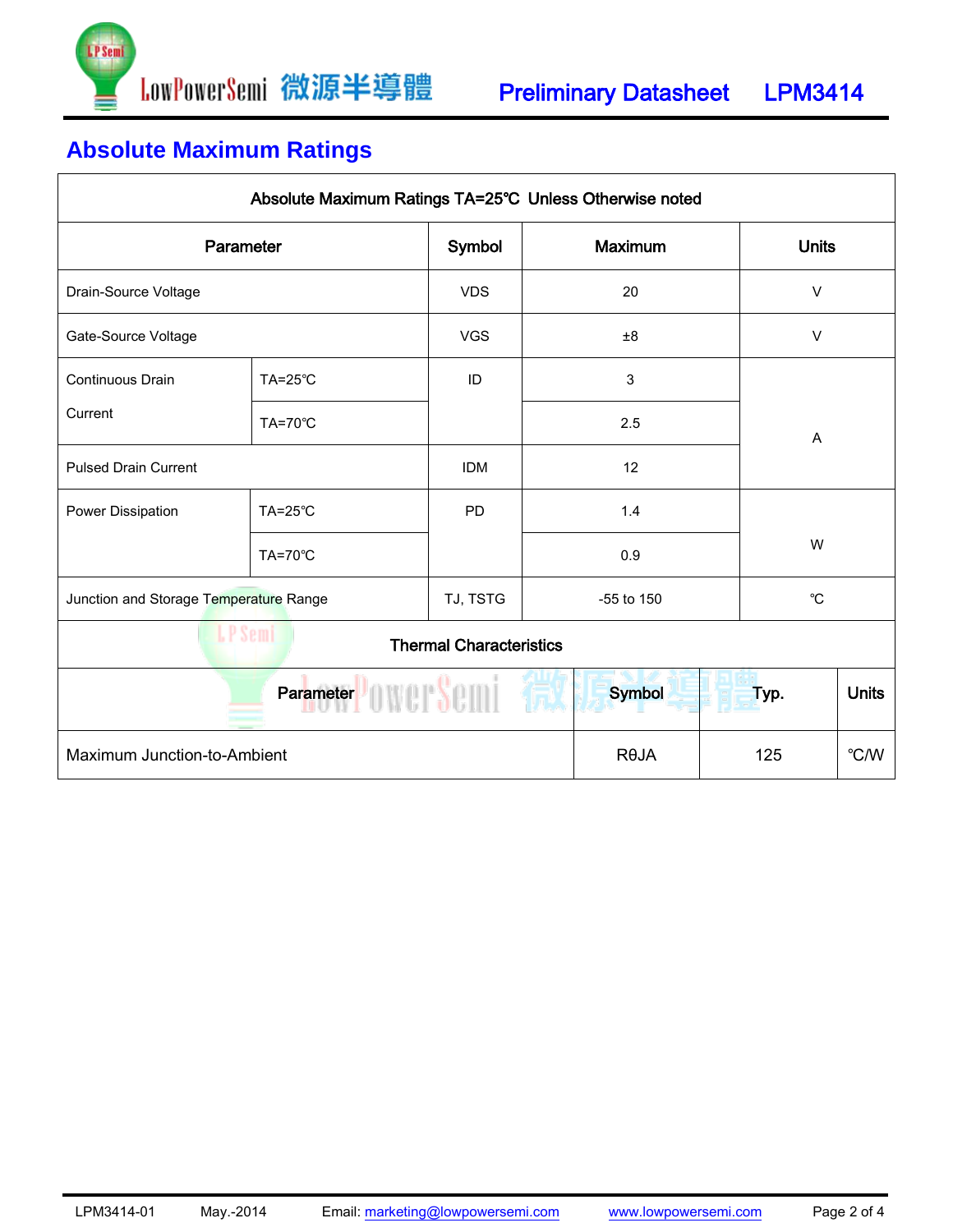

## **Electrical Characteristics**

| Symbol                                                                                                                                                                                                                                                                                                                                                                                                                                                                                                                                                                                                                                                                                                                                              | Parameter                          | Condition                 | Min.<br>Typ. |      | Max.           | <b>Units</b> |  |
|-----------------------------------------------------------------------------------------------------------------------------------------------------------------------------------------------------------------------------------------------------------------------------------------------------------------------------------------------------------------------------------------------------------------------------------------------------------------------------------------------------------------------------------------------------------------------------------------------------------------------------------------------------------------------------------------------------------------------------------------------------|------------------------------------|---------------------------|--------------|------|----------------|--------------|--|
| <b>STATIC</b><br><b>PARAMETER</b>                                                                                                                                                                                                                                                                                                                                                                                                                                                                                                                                                                                                                                                                                                                   |                                    |                           |              |      |                |              |  |
| <b>BVDSS</b>                                                                                                                                                                                                                                                                                                                                                                                                                                                                                                                                                                                                                                                                                                                                        | Drain-Source Breakdown Voltage     | $ID=250\mu A$ , VGS=0V    | 20           |      |                | $\vee$       |  |
| <b>IDSS</b><br>Zero-Gate Voltage Drain Current<br>TJ=55°C<br><b>IGSS</b><br>Gate-Body Leakage Current<br>VGS(th)<br><b>Gate Threshold Voltage</b><br>TJ=125°C<br>RDS(ON)<br><b>Static Drain-Source On-Resistance</b><br><b>Forward Transconductance</b><br><b>g</b> <sub>FS</sub><br><b>VSD</b><br>Diode Forward Voltage<br>IS<br>Maximum Body-Diode Continuous Current<br><b>DYNAMIC PARAMETERS</b><br>Ciss<br>Input Capacitance<br>VDS=10V,VGS=0V<br><b>CDSS</b><br><b>Output Capacitance</b><br>$f = 1$ MHz<br><b>Crss</b><br>Reverse Transfer Capacitance<br><b>Gate Resistance</b><br><b>Rg</b><br>$f = 1$ MHz<br><b>SWITCHING PARAMETERS</b><br>Qg<br><b>Total Gate Charge</b><br>VDS=10V, VGS=4.5V<br>Qgs<br>Gate Source Charge<br>$ID = 3A$ |                                    | VDS=16V,VGS=0V            |              |      | 1              |              |  |
|                                                                                                                                                                                                                                                                                                                                                                                                                                                                                                                                                                                                                                                                                                                                                     |                                    |                           |              | 5    | μA             |              |  |
|                                                                                                                                                                                                                                                                                                                                                                                                                                                                                                                                                                                                                                                                                                                                                     |                                    | VDS=0V,VGS=±8V            |              |      | 100            | nA           |  |
|                                                                                                                                                                                                                                                                                                                                                                                                                                                                                                                                                                                                                                                                                                                                                     |                                    | VDS=VGS,ID=250µA          | 0.4          | 0.6  | 1              | $\vee$       |  |
|                                                                                                                                                                                                                                                                                                                                                                                                                                                                                                                                                                                                                                                                                                                                                     |                                    | VGS=4.5V, ID=3A           |              | 41   | 50             |              |  |
|                                                                                                                                                                                                                                                                                                                                                                                                                                                                                                                                                                                                                                                                                                                                                     |                                    |                           |              | 58   | 70             | $m\Omega$    |  |
|                                                                                                                                                                                                                                                                                                                                                                                                                                                                                                                                                                                                                                                                                                                                                     |                                    | VGS=2.5V, ID=3A           |              | 52   | 62             | $m\Omega$    |  |
|                                                                                                                                                                                                                                                                                                                                                                                                                                                                                                                                                                                                                                                                                                                                                     |                                    | VGS=1.8V, ID=2.5A         |              | 67   | 86             | $m\Omega$    |  |
|                                                                                                                                                                                                                                                                                                                                                                                                                                                                                                                                                                                                                                                                                                                                                     |                                    | VDS=5V,ID=3A              |              | 11   |                | S            |  |
|                                                                                                                                                                                                                                                                                                                                                                                                                                                                                                                                                                                                                                                                                                                                                     |                                    | IS=1A, VGS=0V             |              | 0.76 | 1              | V            |  |
|                                                                                                                                                                                                                                                                                                                                                                                                                                                                                                                                                                                                                                                                                                                                                     |                                    |                           |              |      | $\overline{2}$ | A            |  |
|                                                                                                                                                                                                                                                                                                                                                                                                                                                                                                                                                                                                                                                                                                                                                     |                                    |                           |              |      |                |              |  |
|                                                                                                                                                                                                                                                                                                                                                                                                                                                                                                                                                                                                                                                                                                                                                     |                                    |                           |              | 436  |                | pF           |  |
|                                                                                                                                                                                                                                                                                                                                                                                                                                                                                                                                                                                                                                                                                                                                                     |                                    |                           |              | 66   |                | pF           |  |
|                                                                                                                                                                                                                                                                                                                                                                                                                                                                                                                                                                                                                                                                                                                                                     |                                    |                           |              | 44   |                | pF           |  |
|                                                                                                                                                                                                                                                                                                                                                                                                                                                                                                                                                                                                                                                                                                                                                     |                                    | VDS=0V,VGS=0V             |              | 3    |                | Ω            |  |
|                                                                                                                                                                                                                                                                                                                                                                                                                                                                                                                                                                                                                                                                                                                                                     |                                    |                           |              |      |                |              |  |
|                                                                                                                                                                                                                                                                                                                                                                                                                                                                                                                                                                                                                                                                                                                                                     |                                    |                           |              |      |                |              |  |
|                                                                                                                                                                                                                                                                                                                                                                                                                                                                                                                                                                                                                                                                                                                                                     |                                    |                           |              | 6.2  |                | nC           |  |
|                                                                                                                                                                                                                                                                                                                                                                                                                                                                                                                                                                                                                                                                                                                                                     |                                    |                           |              | 1.6  |                | nC           |  |
| Qgd                                                                                                                                                                                                                                                                                                                                                                                                                                                                                                                                                                                                                                                                                                                                                 | Gate Drain Charge                  |                           |              | 0.5  |                | nC           |  |
| t D(ON)                                                                                                                                                                                                                                                                                                                                                                                                                                                                                                                                                                                                                                                                                                                                             | Turn-On Delay Time                 |                           |              | 5.5  |                | nS           |  |
| tr                                                                                                                                                                                                                                                                                                                                                                                                                                                                                                                                                                                                                                                                                                                                                  | Turn-On Rise Time                  | VDS=10V,VGS=5V            |              | 6.3  |                | nS           |  |
| $t$ D(OFF)                                                                                                                                                                                                                                                                                                                                                                                                                                                                                                                                                                                                                                                                                                                                          | <b>Turn-Off Delay Time</b>         | $RL = 2.7\Omega$          |              | 40   |                | nS           |  |
| tf                                                                                                                                                                                                                                                                                                                                                                                                                                                                                                                                                                                                                                                                                                                                                  | <b>Turn-Off Fall Time</b>          |                           |              | 12.7 |                | nS           |  |
| trr                                                                                                                                                                                                                                                                                                                                                                                                                                                                                                                                                                                                                                                                                                                                                 | Body-Diode Reverse Recovery Time   | IF=3A,d I/dt=100/µS       |              | 12.3 |                | nS           |  |
| Qrr                                                                                                                                                                                                                                                                                                                                                                                                                                                                                                                                                                                                                                                                                                                                                 | Body-Diode Reverse Recovery Charge | IF=3A,d I/dt=100/ $\mu$ S |              | 3.5  |                | пC           |  |